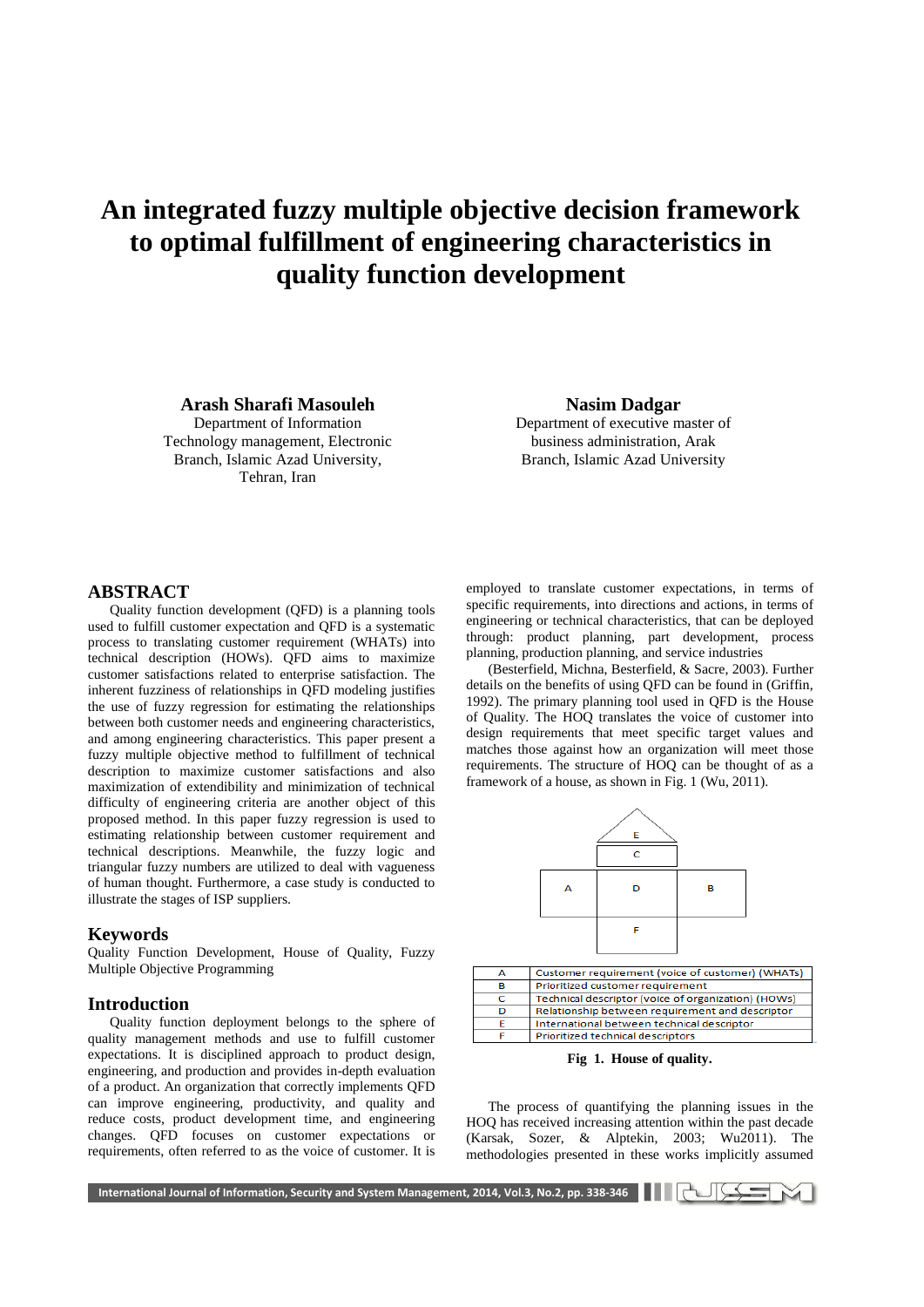that the relationships between WHATs and HOWs and among HOWs can be identified using engineering knowledge. On the other hand, despite its numerous benefits, researchers have reported several problems concerning the QFD technique such as ambiguity in the voice of the customer, need to input and analyze large amounts of subjective data, impreciseness in the process of setting target values in the HOQ (Bouchereau & Rowlands, 2000 ; Na etc all , 2012). The vagueness or imprecision arises mainly from the fact that WHATs, which tend to be subjective, qualitative, and nontechnical, need to be translated into HOWs that should be expressed in more quantitative and technical terms. Further, data available for product design is often limited, inaccurate, or vague at best (Kim, Moskowitz, Dhingra, & Evans, 2000). The inherent fuzziness of relationships in QFD modeling justifies the use of fuzzy regression to determine the functional relationships between WHATs and HOWs, and among HOWs. Several studies employed fuzzy regression to estimate the relationships in QFD. Kim et al. (2000) proposed fuzzy multi-criteria models for quality function deployment. They defined the major model components in a crisp or fuzzy way using multi-attribute value theory combined with fuzzy regression and fuzzy optimization without considering the cost factor. Chen, Tang, Fung, and Ren (2004) extended the fuzzy linear regression with symmetric triangular fuzzy coefficients to non-symmetric triangular fuzzy coefficients. The design budget is included in the model proposed for QFD product planning. Fung, Chen, Chen, and Tang (2005) proposed an asymmetric fuzzy linear regression approach to estimate the functional relationships for product planning based on QFD. Lately, QFD and fuzzy linear regression based framework has been used as an alternative approach for selection problems. Karsak (2008) employed QFD and fuzzy regression based optimization for robot selection. More recently, Karsak and zogul (2009) have proposed a decision model for enterprise resource planning (ERP) system selection based on QFD, fuzzy linear regression, and goal programming. In their work, fuzzy linear regression is used to express the vague relationships between customer requirements and ERP characteristics, and the interrelationships among ERP. Hashin and Dawaln (2012) use combination of Kano Model and fuzzy linear regression integration approach for Ergonomic Design Improvement characteristics. In all these studies, the target levels of engineering characteristics are determined by considering WHATs in a way to satisfy a single objective, which is maximizing overall customer satisfaction. In general, the satisfaction of WHATs is not the only consideration in product design. Other requirements such as cost budget, technical difficulty, and extendibility also need to be considered. In other words, enterprise satisfaction along with customer satisfaction should be included in the modeling framework, thus the decision problem requires to be addressed using a multiple objective programming approach. Moreover, technical difficulty of changing or maintaining HOWs, extendibility of HOWs, and cost of HOWs cannot be assessed by either crisp values or random processes. Linguistic variables and triangular fuzzy numbers are effective means to represent the imprecise design information. the fuzzy logic and triangular fuzzy numbers are utilized to deal with vagueness of human thought.

This paper proposes a novel approach for determining target levels of engineering characteristics by integrating

fuzzy linear regression and fuzzy multiple objective programming. Fuzzy regression is introduced in the model to identify relationships between WHATs and HOWs, and among HOWs. Due to the inherent fuzziness of relationships in QFD modeling, fuzzy regression is used as an effective tool for parameter estimation. Considering the multi-objective nature of the design problem, the highest possible fulfillment of HOWs to maximize overall customer satisfaction is used as an objective to be satisfied along with other objectives such as technical difficulty and extendibility of HOWs subject to a financial constraint. The rest of the paper is organized as follows: Section 2 presents fuzzy linear regression. In Section 3, fuzzy multiple objective programming approach for setting target levels of engineering characteristics in QFD is introduced. In Section 4, the proposed approach is illustrated using data from ISP supplier in IRAN. Conclusions and directions for future research are presented in the last section.

#### **2. Fuzzy linear regression**

According to Hauser and Clausing (1988), the HOQ, the primary tool for QFD, is a conceptual map that provides the means for inter functional planning and The HOQ translates the voice of customer into design requirements that meet specific target values and matches those against how an organization will meet those requirements . In general, maximizing overall customer satisfaction is the only objective considered in the process of setting target levels of HOWs. The process of determining target values for HOWs to maximize overall customer satisfaction can be formulated as an optimization problem as follows (Kim et al., 2000):

$$
\text{Max } Z\left(y_1\,,\,y_2\,,\,\ldots\,,\,y_m\right) = \sum W_I\,[(y_i - y_i^{\,\min})/\textcolor{red}{(}\,y_i^{\,\max} \!- y_i^{\,\min})]
$$

Subject to

 $y_i = f_i(x_1, x_2)$  $i=1\; ,2\; ,\; \ldots\; ,$  M  $x_j = g_j(x_1, x_2, \dots, x_{j-1}, x_{j+1}, \dots, x_N)$  j=1, 2, ..., N  $y_i^{\text{min}} \le y_i \le y_i^{\text{max}}$ 

where  $w_i$  represents the relative importance of customer need i such that  $0 < W_i \leq 1$  and  $\sum_{i=1}^{M} Wi = 1$  denotes the customer perception of the degree of satisfaction of customer need i  $(i = 1, 2, ..., M)$ ,  $x_j$  is the normalized target value of engineering characteristic j  $(j = 1, 2, ..., N)$ ,  $f_i$  represents the functional relationship between customer need i and engineering characteristics ,  $g_i$  denotes the functional relationship between engineering characteristic j and other engineering characteristics, and  $y_i^{\min}$  and  $y_i^{\max}$  represent the minimum and the maximum possible values, respectively, for the customer need i.

The benchmarking data set available for product design in QFD is in general not sufficiently large to justify the assumptions of statistical regression analysis. Thus, the relationships between WHATs and HOWs and among HOWs cannot be quantified using classical statistical regression which makes rigid assumptions about the statistical properties of the model. Fuzzy regression, which was first introduced by Tanaka, Uejima, and Asai (1982), provides an alternative approach for modeling situations where the relationships are not precisely defined or the data set cannot satisfy the assumptions of statistical regression. The inherent fuzziness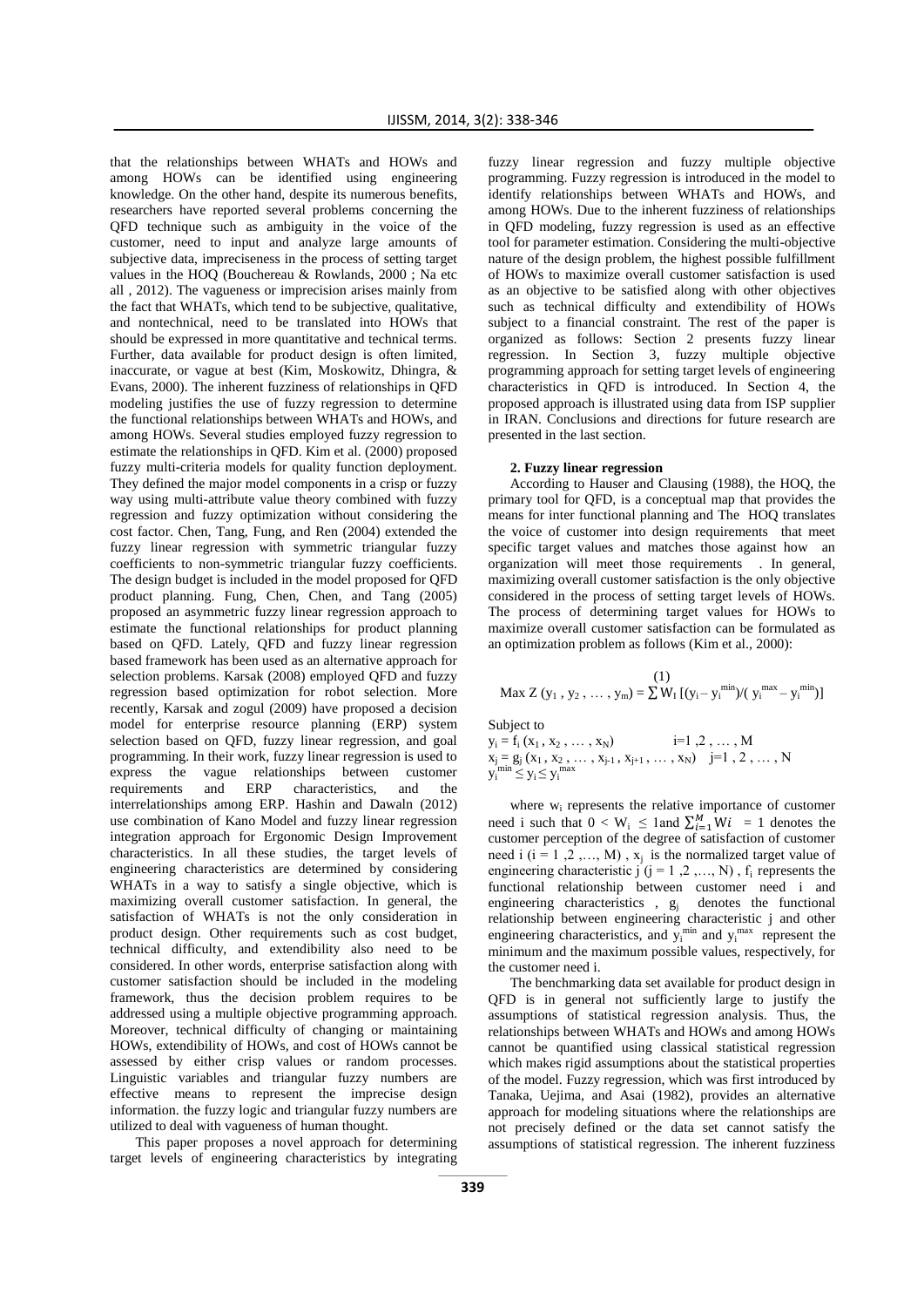in QFD modeling where human estimation is influential makes fuzzy

regression more appealing than classical statistical tools (Kim et al., 2000).

In the classical statistical regression model, which uses a linear function to express the relationship between a dependent variable y and the independent variables  $x_1, x_2, ...$  $, x_N$  the parameters are crisp

numbers and the error term is supposed to be due to measurement errors (Kim, Moskowitz, & Koksalan, 1996; Tanaka et al., 1982). On the other hand, in fuzzy regression, regression residuals which denote the deviations between observed values and predicted values are assumed to be due to imprecise and vague nature of the system. Tanaka et al. (1982) delineated a fuzzy linear regression function as:

$$
Y_i^*=\tilde{A}_{i0}+\tilde{A}_{i1}~x_1+\tilde{A}_{i2}~x_2+\ldots+\tilde{A}_{iN}~x_N
$$

The fuzzy parameter  $\tilde{A}_{ij}$  of fuzzy linear regression function can be represented as follows:

$$
\begin{aligned} s_{ij} \\ \mu_{\tilde{A}ij}\left(a_{ij}\right)= \begin{cases} 1-\frac{\mid\,mi\mid-\,ai\mid}{sij} \qquad & m_{ij}\text{ - } s_{ij} \leq a_{ij} \leq m_{ij} \text{ + } \\ & 0 \qquad & \text{otherwise} \end{cases} \end{aligned} \tag{3}
$$

Where  $\tilde{A}_{ii}$  denotes a symmetric triangular fuzzy number with center  $m_{ij}$  and spread  $s_{ij}$ , respectively, and  $\mu$   $\tilde{A}ij$  ( $a_{ij}$ ) represents the membership of  $a_{ii}$  in the fuzzy number  $\tilde{A}_{ii}$ . The use of fuzzy regression analysis in QFD is described as follows: Given a number of K crisp data points

 $(X_1, y_{i1})$ , ...,  $(X_r, y_{ir})$ , ...,  $(X_k, y_{ik})$  fuzzy parameter estimates  $\tilde{A}_{ij} = \{(m_{i0}, m_{i1}, \dots, m_{iN}), (s_{i0}, s_{i1}, \dots, s_{iN})\}$  will be determined such that the membership value of  $y<sub>ir</sub>$  to its fuzzy estimate  $Y_{ir}^*$  is at least H, whereby  $\overline{X}_r = (x_{1r}, x_{jr}, \dots, x_{Nr})$  is the set of values of engineering characteristics of the rth competitor, and  $y_{ir}$  is the degree of customer satisfaction of the customer need i of the competitor r. The fuzzy regression approach determines the spreads and the center values of the regression parameters to satisfy the H level which denotes the level of credibility or confidence that the decision- maker desires. As a higher level of credibility, i.e. a higher H value, yields a wider spread, the resulting predicted intervals possess a higher fuzziness (Kim et al., 1996). H  $\epsilon$  [0,1), which is referred to as a measure of goodness of fit, is selected by the decision-maker.

The selection of a proper value of H is important in fuzzy regression because it determines the range of the possibility distributions of fuzzy parameters. The criteria used to select the H value are generally adhoc, and H values in earlier studies vary widely ranging from 0 to 0.9. When the data set is sufficiently large H could be set to 0, whereas a higher H value is suggested as the size of the data set becomes smaller (Tanaka & Watada, 1988). The aim of fuzzy regression analysis is to minimize the total fuzziness of the predicted values for the dependent variables. The fuzzy regression approach to determine the functional relationships leads to the following linear programming model (Tanaka & Watada, 1988):

MinZ = 
$$
\sum_{j=0}^{N} 1(s_{ij} \sum_{r=1}^{K} 1 | x_{jr} |)
$$

Subject to

$$
\textstyle \sum_{j=0}^N 1 m_{ij} \ x_{jr} + \ |L^{\text{-}1}(H) \hspace{-0.05cm} \mid \ \sum_{j=0}^N 1 \ s_{ij} \hspace{-0.05cm} \mid \ x_{jr} \hspace{-0.05cm} \mid \ \geq y_{ir} \hspace{-0.2cm} \mid \ \tau = 1, 2, \ \ldots \ , \ K \hspace{-0.1cm} \hspace{0.1cm} \hspace{0.1cm} \hspace{0.1cm} \hspace{0.1cm} \hspace{0.1cm} \ (4)
$$

 $\sum_{j=0}^{N} 1 m_{ij} x_{jr} + |L^{-1}(H)| \sum_{j=0}^{N} 1 s_{ij} | x_{jr} | \leq y_{ir} \quad r=1,2,..., K$ 

$$
X_{01} = 1
$$
  $r= 1,2,..., K$   
\n $X_{ij} \ge 0$   $j= 1,2,..., N$ 

where L represents the membership function of a standardized fuzzy parameter, which is equal to

$$
L(x) = max(0, 1 - |x|) \rightarrow |L^{-1}(H)| = (1 - H).
$$

The coefficients of estimated functional relationships between WHATs and HOWs, and among HOWs can be obtained by solving formulation (4). The resulting equations are given as:

$$
\begin{aligned} Y_i &= f_i(x_1, x_2, \dots, x_N) = (m_{i0}, s_{i0}) + \sum_{j=0}^N 1(m_{ij}, s_{ij}) \, x_j \\ &= 1, 2, \dots, M \\ X_j &= g_j(x_1, \dots, x_{j-1}, x_{j+1}, \dots, x_N) = (m_{ju}, s_{ju}) + \sum_{\substack{u=1 \\ u \neq j}}^N 1(m_{ju}, s_{ju}) \\ x_u &= 1, 2, \dots, N \end{aligned}
$$

When no fuzziness is considered in the system parameters, only the center value estimates obtained from formulation (4) are used while the spreads are disregarded (Chen et al., 2004). Therefore, the functional relationships are expressed in a more simple way, and the problem represented by (1) can be transformed to the formulation given below.

$$
Max z(y_1, y_2, ..., y_M) = \sum_{j=0}^{M} 1(y_i - y_i^{min})/(y_i^{max} - y_i^{min})
$$
  
\n
$$
Y_i - \sum_{j=0}^{N} 1m_{ij} x_j = m_{i0}
$$
  
\n
$$
i = 1, 2, ..., M
$$
  
\n(7)  
\n
$$
X_j - \sum_{\substack{u=1 \ u \neq j}}^{N} 1 m_{ju} x_u = m_{j0}
$$
  
\n
$$
j = 1, 2, ..., N
$$
  
\n
$$
y_i^{min} \le y_i \le y_i^{max}
$$

## **3. Fuzzy multiple objective decision making framework**

QFD aims to maximize customer satisfaction; however, other requirements such as extendibility, and technical difficulty also need to be considered. The resulting decision problem needs to be addressed using a multiple objective decision making approach. This paper employs a fuzzy multiple objective decision making framework to incorporate the multi-objective nature of the design problem while also taking into consideration vague and imprecise information inherent in the QFD planning process. Employing a fuzzy multiple objective decision making approach broadens the perspective of considering a single objective of maximizing the fulfillment of HOWs by accounting for company's other design related objectives, and enables the consideration of specific financial and organizational constraints that may limit the extent of HOWs to be included while designing a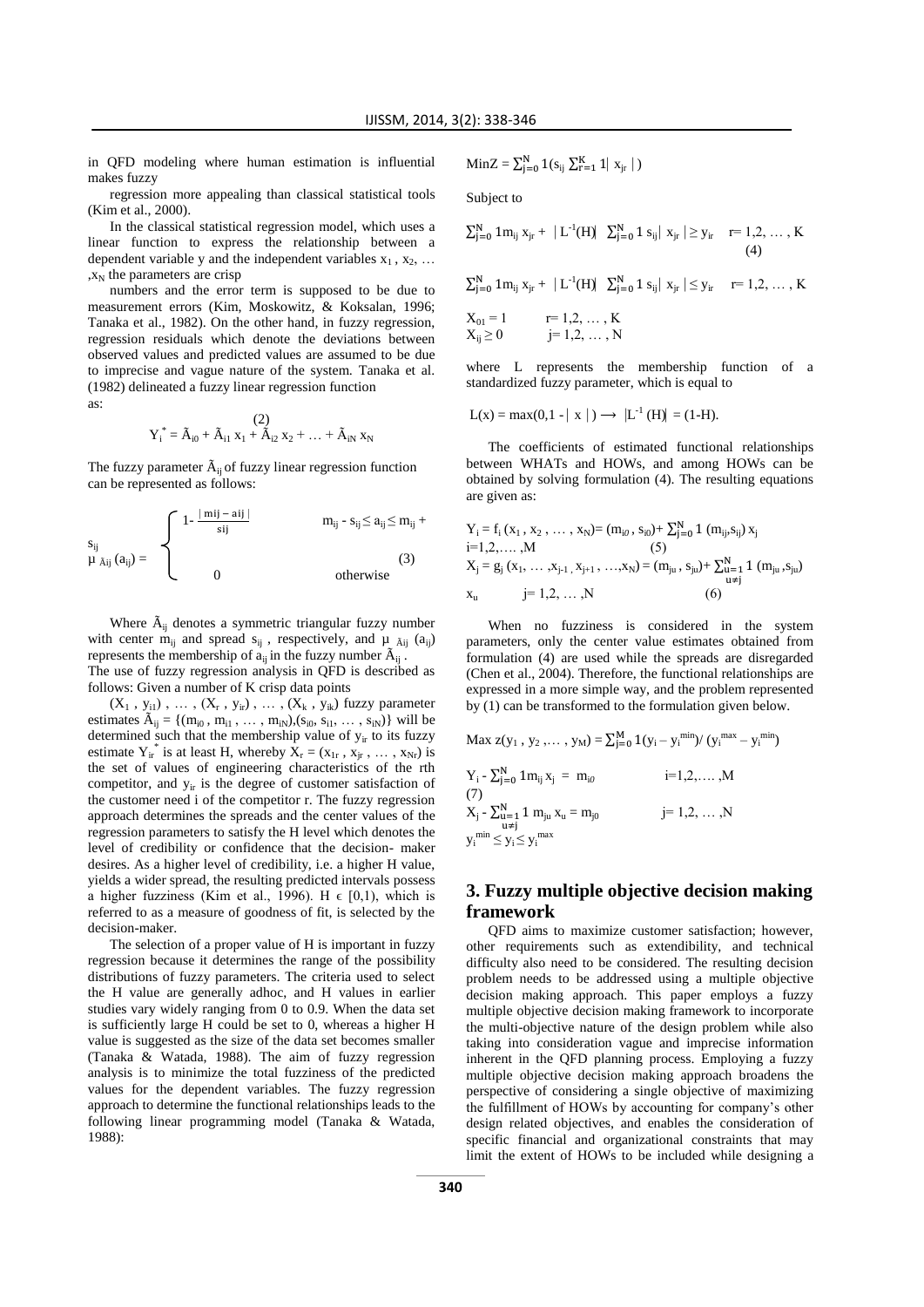product. Hence, enterprise satisfaction is aimed along with customer satisfaction throughout the design phase. Karsak (2004) presented a fuzzy multiple objective programming approach for the QFD planning process to determine the level of fulfillment of HOWs, where relationship between WHATs and HOWs, extendibility of HOWs, and technical difficulty of HOWs are expressed using linguistic variables with predetermined membership functions. The decision framework proposed in this paper differs from the earlier work by employing fuzzy regression analysis to define these functional relationships rather than using subjective judgments. The proposed approach also enables to consider the dependencies among HOWs through fuzzy regression. Let X be the set of alternatives and C be the set of objectives that has to be satisfied by X. The objectives to be maximized and the ones to be minimized are denoted by  $Z_k$  and  $W_p$ , respectively. Considering these definitions, the model formulation is as

Max  $Z(x) = (c_1x, c_2x, ..., c_rx)$ Min  $W(x) = (c_1'x, c_2'x, ..., c_r'x)$  (8) Subject to  $x \in X = \{x \ge 0 \mid Ax * b\}$ 

where l is the number of objectives to be maximized, r is the number of objectives to be minimized,  $c_k$  ( $k=1, 2, \ldots$ ), l)and  $c'_p$  (p=1,2,..., r) are n-dimensional vectors, b is an mdimensional vector, A is an m x m

matrix  $c_k$ ,  $c_p$ , A and b 's elements are fuzzy numbers, and "\*" indicates "≥" , "≤" and "="operators. The formulation given above is a multiple objective linear programming model. Here, the coefficients of the constraints and the objective functions are triangular fuzzy numbers, which are useful means in quantifying the uncertainty in decision making due to their intuitive appeal and computational-efficient representation (Perego & Rangone, 1998). In this paper, the fuzzy coefficients in the model are triangular fuzzy numbers represented by  $Q = (q_1, q_2, q_3)$  with the membership function given as:

(9)  
\n
$$
\mu_Q(x) = \begin{cases}\n0 & x < q_1 \\
(x-q_1)/(q_2 - q_1) & q_1 \le x \le q_2 \\
(q_3 - x)/(q_3 - q_2) & q_2 \le x \le q_3 \\
0 & x > q_3\n\end{cases}
$$

If  $(Q)_a^L$  and  $(Q)_a^u$  are defined as the lower bound and the upper bound of the a-cut Q , respectively, the a-cut of Q can be expressed as

$$
\begin{array}{c} (10)\\ (Q)_a = [(Q)_a{}^L \ , \ (Q)_a{}^u ] = [q_1 + (q_2 - q_1)a \ , \ q_3 - (q_3 - q_2)a]\end{array}
$$

The importance degree of each objective can be included in the formulation using fuzzy priorities (Narasimhan, 1981). The general representation for the membership function corresponding to the importance degrees can be given as:

$$
\mu_I(x) = \begin{cases} 0 & x < i_1 \\ (x - i_1)/(i_2 - i_1) & i_1 \leq x \leq i_2 \\ 1 & x > i_2 \end{cases}
$$

For a given value of a, using the max min approach, the formulation that incorporates fuzzy priorities of the objectives is stated as a deterministic linear problem with multiple objectives as follows:

Max β

 $($ 

 $\overline{\chi}$ 

Subject to

$$
\beta \leq \mu_1 \circ \mu_k^a(Z_k)
$$
  
\n
$$
\beta \leq \mu_1 \circ \mu_p^a(W_p)
$$
  
\n(12)  
\n
$$
\beta \in [0,1]
$$
  
\n
$$
x \in X_a
$$
  
\n
$$
x_j \geq 0
$$
  
\n
$$
j = 1,2, ..., N
$$

where "o" is the composition operator, b is the grade of compromise to which the solution satisfies all of the fuzzy objectives while the coefficients are at a feasible level a, and X<sup>a</sup> denotes the set of system

constraints. The ''min" operator is non-compensatory, and thus, the results obtained by the ''min" operator indicate the worst situation and cannot be compensated by other members that may be very good. A dominated solution can be obtained due to the non-compensatory nature of the ''min" operator. This problem can be overcome by applying a twophase approach employing the arithmetic mean operator in the second phase to assure an un dominated solution (Lee & Li, 1993). Lee and Li (1993) proposed a two-phase approach, where in the first phase they solve the problem parametrically for a given value of a, and in the second phase, they obtain an un dominated solution using the value of a determined in phase I. In this paper, a modified version of the algorithm proposed by Lee and Li (1993) is employed as given below.

#### **Phase I.**

Step 1. Define  $\lambda$ = step length,  $\delta$  = accuracy of tolerance, k  $=$  multiple of step length, c = iteration counter. Set k := 0, c :=  $\Omega$ .

Step 2. Set  $a = 1-k \lambda$ . Step 3. Solve the problem for  $a_c$  to obtain  $\beta_c$  and  $x_c$ . Step 4a. If  $a_c - \beta_c > \delta$  then  $c := c + 1$ ,  $k := k + 1$ , go to step 2. Step 4b. If  $a_c - \beta_c < \delta$  then  $\lambda = \lambda/2$ ,  $k := 2k - 1$ , go to step 2. Step 4c. If  $|a_c - \beta_c| \le \delta$  s then go to step 5. Step 5. Output  $a_c$ ,  $\beta_c$ , and  $x_c$ .

#### **Phase II.**

After computing the values of a and b according to the procedure given in phase I, we can solve the following problem in order to obtain an un dominated solution for the situation where the solution is not unique.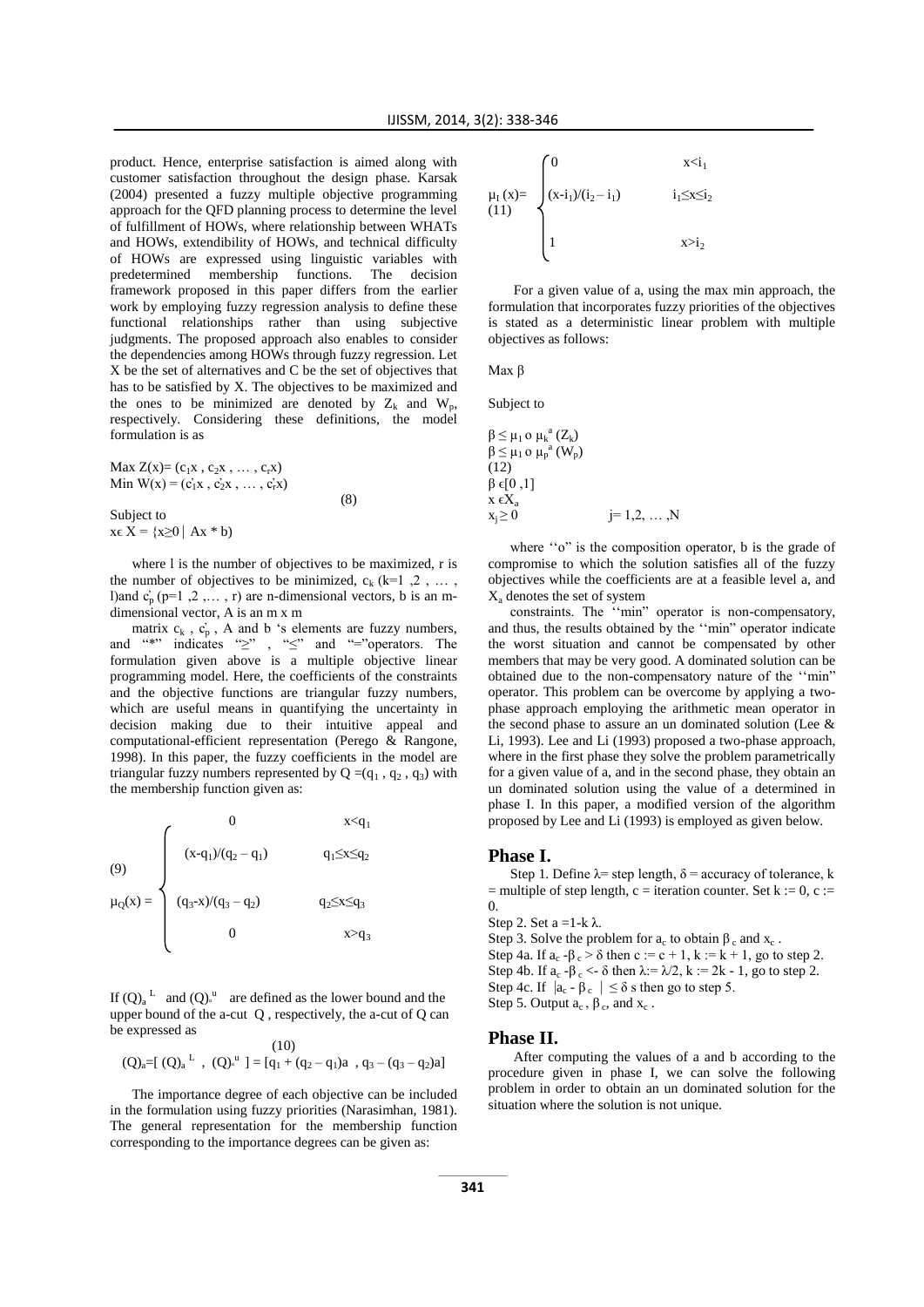Max  $\frac{1}{l+r}$  ( $\sum_{k=1}^{1} 1\beta_k + \sum_{p=1}^{1} 1\beta_p$ ) (13)

Subject to

 $β ≤ β<sub>k</sub> = ([Σ<sub>j=1</sub><sup>n</sup> 1[ C<sub>kj3</sub> - (C<sub>kj3</sub> - C<sub>kj2</sub>)a]x<sub>j</sub> - (Z<sub>k</sub>)<sub>a</sub> - i<sub>k1</sub>(Z)<sub>a</sub><sup>*</sup> (Z_k)_a]) / [(Z_k)_a^* - (Z_k)_a^*](i_{k2} - i_{k1})]$  $β≤ β'_{p} = ([(W_{p})_{a} - \sum_{j=1}^{n} 1[ C'_{pj1} - (C'_{pj2} - C'_{pj1})a]x_{j} - i_{p1} ((W_{p})_{a} (W_p)^*$ <sub>a</sub>])/  $[(W_p)^*$ <sub>a</sub> -  $(W_p)^*$ <sub>a</sub>) $(i_{p2} - i_{p1})]$  $p=1,\ldots, r$  $\beta_k$ ,  $\beta'_p \in [0,1]$ ,  $k=1$ , ..., 1; p=1,..., r xϵX<sup>a</sup>  $x_i \geq 0$ , j=1,..., n

where  $(Z_k)_a^*$ ,  $(W_p)^*_{a}$  are the ideal solutions and  $(Z_k)_a$ ,  $(W_p)$ <sub>a</sub> are the anti-ideal solutions, respectively, which can be obtained by solving formulation (8) for each objective separately subject to the constraints.

#### **4. case review**

This section presents an illustration of the proposed decision approach based on a real-world application. The decision making framework developed using fuzzy linear regression and fuzzy multiple objective programming is applied to determine target values of HOWs of a ISP server. In light of the fact that the use of QFD is expected to improve product quality and increase customer satisfaction, there are a number of reported QFD applications in the home appliances industry, including Yamashina, Ito, and Kawada (2002), Ozbayraktar (2005), Lai, Xie, and Tan (2005), Kobayashi (2006), Shimomura, Hara, and Arai (2008), Jin, Ji, Choi, and Cho (2009) and Li, Tang, Luo, and Xu (2009). In this study, the proposed approach is illustrated through an application concerning the process of determining target values of HOWs of a ISP supplier in IRAN . Manufacturers have aimed to maximize customer satisfaction, and thus, have focused on reaching a quality level that meets WHATs in every phase of design and production. The sector has also created solid brands with strong customer ties and has strengthened its existence in external markets.

The stepwise representation of the proposed decision making methodology is given below.

- Step 1. Identify the WHATs and the HOWs.
- Step 2. Determine the additional objectives related to enterprise satisfaction that should be considered along with customer satisfaction.
- Step 3. Determine the relative importance weights of WHATs employing the analytic hierarchy process.
- Step 4. Identify the relationships between WHATs and HOWs, and among HOWs.
- Step 5. Determine the performance ratings of competitors' products with respect to WHATs.
- Step 6. Obtain the related HOWs data for the existing situation.
- Step 7. Normalize the data concerning HOWs using a linear normalization procedure to avoid problems regarding scale differences.
- Step 8. Estimate the parameters of functional relationships between WHATs and HOWs, and among HOWs using fuzzy linear regression.
- Step 9. Determine the resource limitations and the importance degrees of the considered objectives.
- Step 10. Use fuzzy multiple objective programming to determine target values of HOWs of an enhanced product.

The HOQ shown in table1 illustrates the WHATs and HOWs data related to the four ISP server in IRAN. These company are represented as supplier 1, supplie2, supplier3, and supplier4. The WHATs obtained through requirement analysis are Effective marketing promotion (y1), Experience (y2), Financial strength (y3), Management stability (y4), Strategic alliance (y5), Support resource (y6). The HOWs determined in order to satisfy WHATs are Accessibility (x1), Reliability  $(x2)$ , security  $(x3)$ , Speed  $(x4)$ , Monthly fee  $(x5)$ , Supply variety (x6), Installation fee (x7), Service (x8). The relationship matrix in the HOQ is used to identify the relationships between WHATs and HOWs, and the roof matrix is employed to specify the interactions among HOWs. The aim of the study is to determine target values for the engineering characteristics of the ISP server in a way to satisfy the set of objectives. Overall customer satisfaction and extendibility of HOWs are the objectives to be maximized, whereas technical difficulty of HOWs is the objective to be minimized. In this paper, extendibility and technical difficulty of HOWs are expressed using linguistic variables which possess membership functions depicted in Fig. 2.

| Table1. House of quality for ISP server. |  |  |
|------------------------------------------|--|--|
|------------------------------------------|--|--|

| <b>HOWs</b>               | $X_1$ | $X_2$ | $X_3$         | $X_4$                             | X <sub>5</sub> | X <sub>6</sub>   | X <sub>7</sub> | X <sub>8</sub> |
|---------------------------|-------|-------|---------------|-----------------------------------|----------------|------------------|----------------|----------------|
| Accessibility $(x_1)$     |       |       |               |                                   |                |                  |                |                |
| Reliability $(x_2)$       |       |       |               |                                   |                |                  |                |                |
| security $(x_3)$          |       |       |               | $\frac{1}{2\pi}$                  |                | $\frac{1}{2\pi}$ |                |                |
| Speed $(x_4)$             |       |       | $\frac{1}{2}$ |                                   |                | $\frac{1}{2}$    |                |                |
| Monthly fee $(x_5)$       |       |       |               |                                   |                |                  |                |                |
| Supply variety $(x_6)$    |       |       | $\frac{1}{2}$ | $\frac{d\mathbf{x}}{d\mathbf{x}}$ |                |                  |                |                |
| Installation fee( $x_7$ ) |       |       |               |                                   |                |                  |                |                |
| Service $(x_8)$           |       |       |               |                                   |                |                  |                |                |

The relative importance weights of WHATs are determined using the pair wise comparisons of the analytic hierarchy process (AHP) (Saaty, 1980). In AHP, the relative importance values are determined using pair wise comparisons with a scale of 1–9, where a score of 1 indicates equal importance between the two elements and 9 represents the extreme importance of one element compared to the other one. The values in between signify varying degrees of importance between these two extremes. After obtaining the pair wise comparisons of HOWs, the formal AHP procedure was conducted to compute the relative importance weights is shown in table 1. A 5-point scale has been used to represent performance of competitors with respect to WHATs, where 1 and 5 represent the worst and the best values, respectively. In order to avoid problems regarding scale differences for HOWs, a linear normalization scheme is employed. Data related to Accessibility (x1), Reliability (x2), security (x3), Speed (x4), Supply variety (x6), , for which the greater the attribute value the more its preference, are normalized as  $x'_{j}$   $\propto$   $x_j$ <sup>max</sup> On the other hand, Monthly fee (x5), Installation fee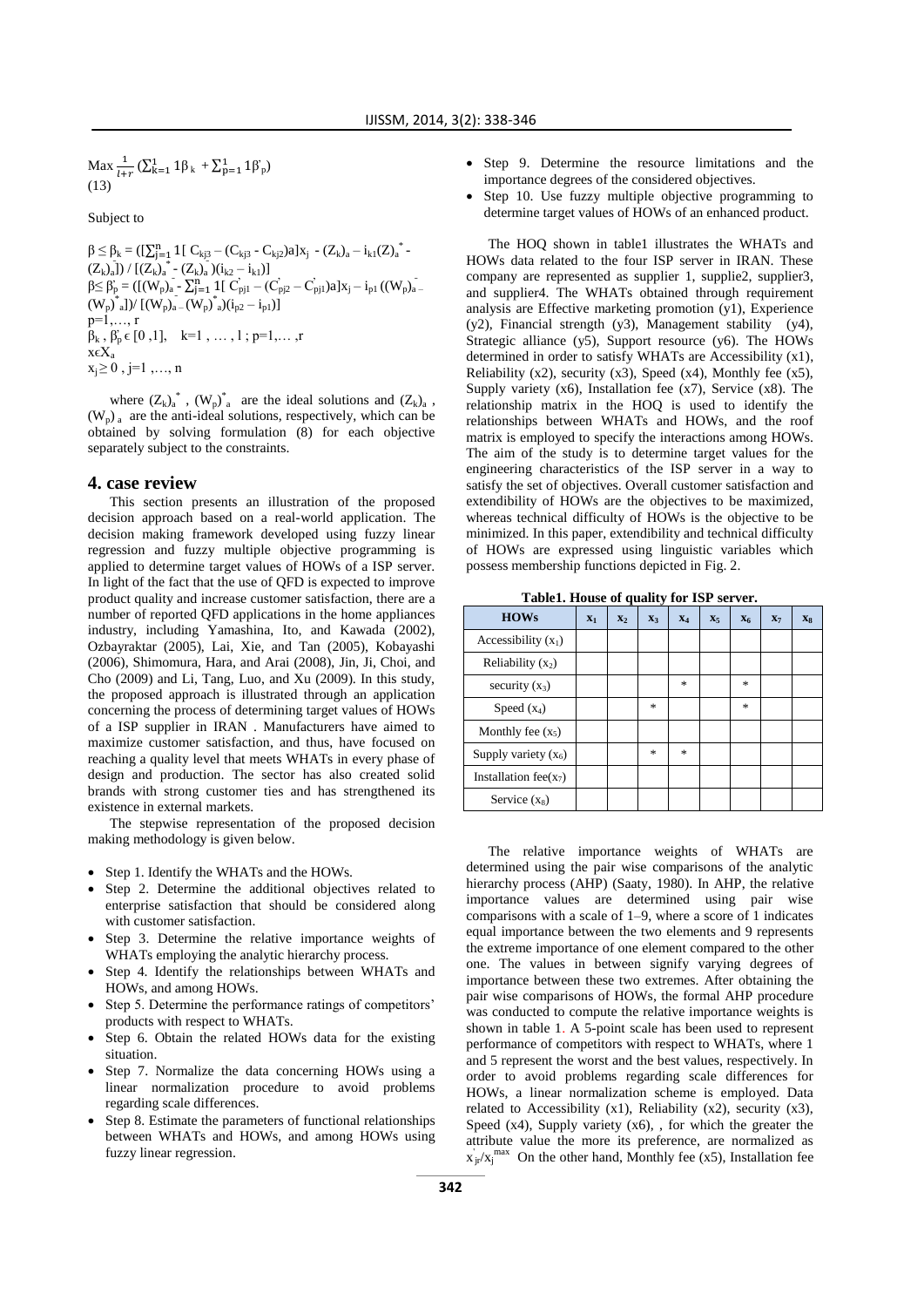(x7), Service (x8) for which the greater the attribute value the less its preference, are normalized as  $x_j^{\min/} x_{jr}$ . Here,  $x_{jr}$ denotes the jth HOWs value for the rth competitor prior to normalization, and  $x_j^{\text{max}}$  and  $x_j^{\text{min}}$  represent the maximum value and the minimum value for the jth HOWs, respectively. The normalized data lie in the [0, 1] interval, and the HOWs is considered more favorable as the normalized data

approaches 1. The normalized values for the HOWs are given as follows:

| $\footnotesize \mathbf{X} = \begin{bmatrix} 0.61 & 0.75 & 0.88 & 0.9 & 0.4 & 0.8 & 0.67 & 0.5 \\ 0.65 & 0.88 & 0.87 & 0.83 & 0.66 & 1 & 0.7 & 0.8 \\ 0.7 & 0.6 & 0.92 & 0.69 & 0.33 & 0.8 & 0.76 & 0.66 \\ 0.67 & 0.94 & 0.92 & 0.76 & 0.73 & 1 & 0.84 & 1 \end{bmatrix}$ |  |
|---------------------------------------------------------------------------------------------------------------------------------------------------------------------------------------------------------------------------------------------------------------------------|--|
|---------------------------------------------------------------------------------------------------------------------------------------------------------------------------------------------------------------------------------------------------------------------------|--|

| <b>WHATs</b>                             | <b>Relative</b> | importan<br>$X_4$ |        | <b>Competitive assessment</b> |        |                |                |               |       |                |                |       |       |     |     |
|------------------------------------------|-----------------|-------------------|--------|-------------------------------|--------|----------------|----------------|---------------|-------|----------------|----------------|-------|-------|-----|-----|
|                                          | ce              | $X_1$             | $X_2$  | $X_3$                         |        | X <sub>5</sub> | X <sub>6</sub> | $X_7$         | $X_8$ | S <sub>1</sub> | S <sub>2</sub> | $S_3$ | $S_4$ | max | min |
| Effective marketing<br>promotion $(y_1)$ | 0.431           | $\ast$            |        |                               |        |                | $\ast$         |               | *     | $\overline{c}$ | 3              |       | 4     |     | 5   |
| Experience $(y_2)$                       | 0.097           |                   | $\ast$ | $\ast$                        | $\ast$ |                |                | $\ast$        |       | 3              | 4              | ◠     | 4     |     | 5   |
| Financial strength $(y_3)$               | 0.173           |                   | $\ast$ | $\ast$                        | $\ast$ |                |                |               |       | 4              | 4              | 3     | 5     |     | 5   |
| Management<br>stability $(y_4)$          | 0.186           |                   | $\ast$ | $\ast$                        |        |                |                | $\frac{1}{2}$ |       | 3              | 4              | 3     | 5     |     | 5   |
| Strategic alliance $(y_5)$               | 0.041           | $\ast$            |        |                               |        |                | $\ast$         |               | 永     | $\overline{c}$ | 4              | 3     | 4     |     | 5   |
| Support resource $(y_6)$                 | 0.072           |                   |        |                               |        |                |                |               |       | ◠              | 4              | 3     | 4     |     | 5   |

| <b>WHATs</b>                | $X_1$        | $X_2$        | $X_3$    | $X_4$ | $X_5$ | X <sub>6</sub> | $X_7$                                                      | X <sub>8</sub> |
|-----------------------------|--------------|--------------|----------|-------|-------|----------------|------------------------------------------------------------|----------------|
| Supplier 1 $(s_1)$          | 75           | 1.2          | 54       | 55    | 6     | $\overline{4}$ | 82                                                         | 8              |
| Supplier 2 $(s_2)$          | 70           | 1.02         | 55       | 60    | 10    | 5              | 78                                                         | 5              |
| Supplier $3(s_3)$           | 65           | 1.5          | 52       | 72    | 5     | $\overline{4}$ | 72                                                         | 6              |
| Supplier $4(s_4)$           | 68           | 0.95         | 52       | 65    | 11    | 5              | 65                                                         | $\overline{4}$ |
| target                      | 46           | 0.9          | 48       | 50    | 15    | 5              | 55                                                         | 4              |
| cost                        | (27, 30, 32) | (23, 27, 32) | (3,6,10) |       |       |                | $(5,7,9)$ $(20,30,40)$ $(40,50,55)$ $(27,30,32)$ $(2,4,5)$ |                |
| Extendibility               | VH           | H            | H        | М     | VH    | H              | M                                                          | VL             |
| <b>Technical difficulty</b> | H            | H            | L        | L     | H     | Н              | H                                                          |                |





The parameters of the functional relationships  $f_i$  and  $g_j$ can be obtained using fuzzy linear regression. The H value is set to 0.5 as in a number of earlier applications (Chen et al., 2004; Karsak & Ozogul, 2009; Kim et al., 2000; Tanaka et al., 1982). The results obtained using formulation (4) are shown in Table2.

The values in parentheses denote the spread values for parameter estimates. Budget constraint

 $\sum_{j=1}^{N} k_j x_j$ where  $k_i$  denotes the cost of the jth HOWs and 150\$ is the budget estimated by industry experts, is incorporated into the fuzzy multiple objective programming model which maximizes overall customer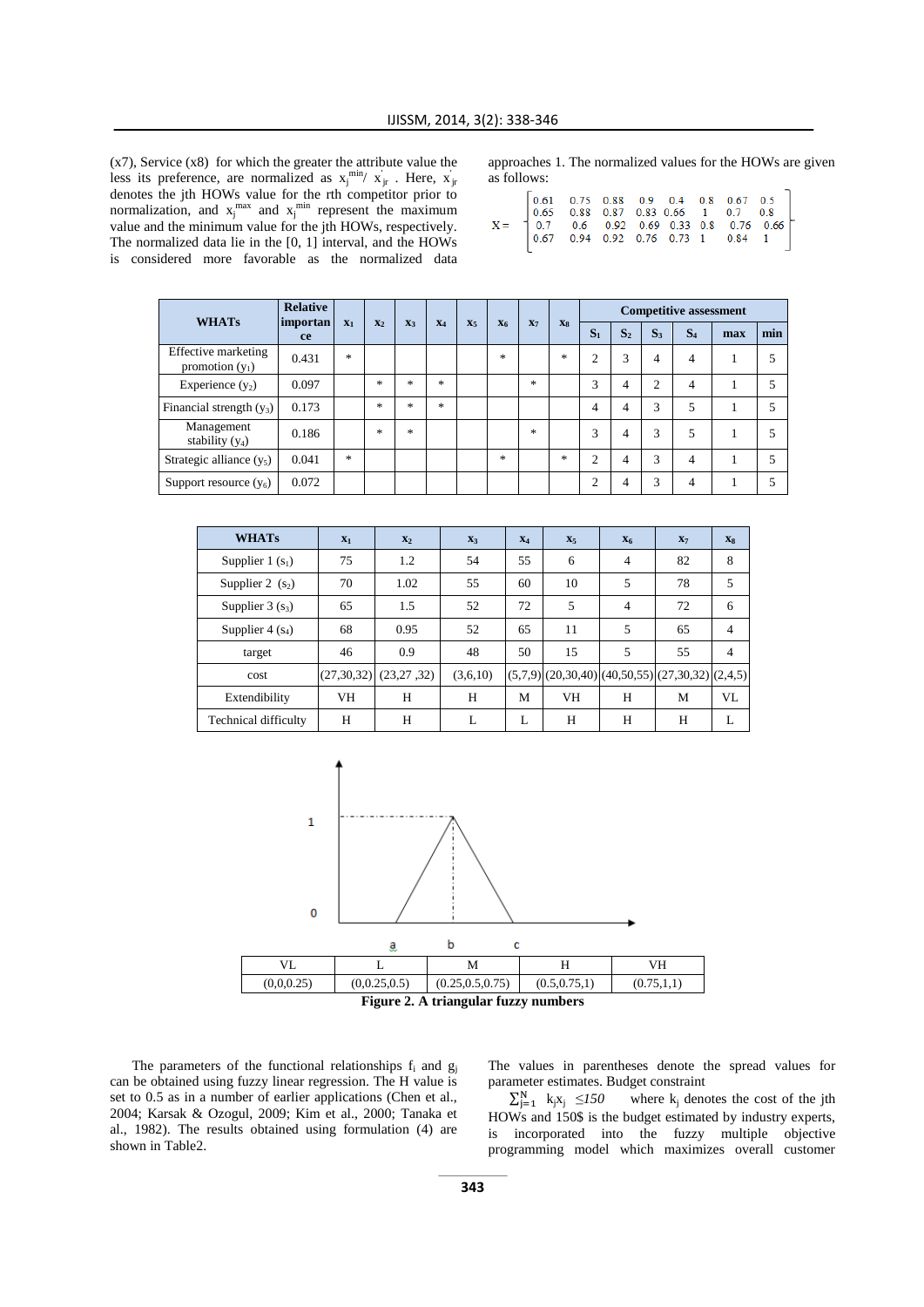satisfaction and extendibility of HOWs while minimizing technical difficulty of HOWs. In addition, the normalized values for HOWs are constrained to values between minimum normalized value for the respective HOWs and the highest possible value, i.e. 1.0. After introducing the importance degrees of the objectives given in Table3, formula (12) is employed.

The step length  $(\lambda)$  and the accuracy of tolerance  $(\delta)$  are set to be 0.05 and 0.005, respectively, as in Karsak (2004). The algorithm presented in the preceding section yields the results given in Table3. In order to ensure an un dominated solution, formulation (13) is solved using the a value determined at the end of phase I and the arithmetic mean operator. The results given in Table 4 show that the grade of compromise obtained by the arithmetic mean operator is 0.917. According to the results given in Table5, the optimal values of HOWs indicate 100% fulfillment in Reliability , while the fulfillment Service are 77.88% in Accessibility, 90.27% in security, 79.86% in Speed, 41.19% Monthly fee, 90.04% in Supply variety, 71.33% in Installation fee, and 81.98% in Service.

|                       | $m_i$ (s <sub>i</sub> ) for H = 0.5. |       |       |                |       |       |         |       |        |  |  |  |  |
|-----------------------|--------------------------------------|-------|-------|----------------|-------|-------|---------|-------|--------|--|--|--|--|
|                       | <b>Intercept</b>                     | $X_1$ | $X_2$ | $X_3$          | $X_4$ | $X_5$ | $X_6$   | $X_7$ | $X_8$  |  |  |  |  |
| $y_1$                 | $-11.61$                             | 16.92 |       |                |       | 0.376 |         | 4.59  |        |  |  |  |  |
| $y_2$                 |                                      |       | 4.03  | $-3.59$        | 1.26  |       | 2.52    |       |        |  |  |  |  |
| $y_3$                 | $-20.59$                             |       | 4.82  | 19.15          | 4.33  |       |         |       |        |  |  |  |  |
| $y_4$                 | $-16.4$                              |       | 3.49  | 15.34          |       |       | 3.92    |       |        |  |  |  |  |
| <b>y</b> <sub>5</sub> | $-8.35$                              | 19.05 |       |                |       | 5.01  |         | 4.98  |        |  |  |  |  |
| y <sub>6</sub>        |                                      |       |       |                |       |       |         |       | 4.5(1) |  |  |  |  |
| X3                    | 1.16                                 |       |       |                |       |       |         |       |        |  |  |  |  |
| $X_4$                 | 3.89                                 |       |       | 3.28(0.11)     |       |       | 0.147   |       |        |  |  |  |  |
| $X_6$                 | 1.08                                 |       |       | 0.16<br>(0.23) | 0.04  |       | $-0.14$ |       |        |  |  |  |  |

# **Table 2. Fuzzy linear regression center and spread values**

#### **Table 3. Importance degrees of the objectives.**

| <b>Objective</b>                | <b>Type</b> | Importance degree | <b>Membership function</b> |
|---------------------------------|-------------|-------------------|----------------------------|
| Fulfillment of overall customer |             |                   |                            |
| Satisfaction                    | Max         | Very high (VH)    | (0.7, 1, 1)                |
| Extendibility of engineering    |             |                   |                            |
| Characteristics                 | Max         | High(H)           | (0.5, 0.7, 0.7)            |
| Technical difficulty of         |             |                   |                            |
| engineering characteristics     | Min         | Medium $(M)$      | (0.2, 0.5, 0.5)            |

#### **Table 4. Results of the phase I of the decision algorithm.**

| a <sub>c</sub> | $\beta_c$ | $a_c - \beta_c$ | $\mathbf{X}_1$ | $X_2$ | $X_3$   | $X_4$   | $\mathbf{X}_5$ | $\mathbf{X}_6$ | $\mathbf{X}_7$ | $\mathbf{X}_8$ |
|----------------|-----------|-----------------|----------------|-------|---------|---------|----------------|----------------|----------------|----------------|
|                | 0.6117    | 0.3882          | 0.7716         | 1.0   | 0.90274 | 0.79859 | 0.4089         | 0.9004         | 0.6830         | 0.5            |
| 0.95           | 0.8324    | 0.1175          | 0.7793         | 1.0   | 0.90274 | 0.79859 | 0.4089         | 0.9004         | 0.7114         | 0.634          |
| 0.9            | 0.9603    | $-0.0603$       | 0.7784         | 1.0   | 0.90274 | 0.79859 | 0.4089         | 0.9004         | 0.7143         | 0.913          |
| 0.925          | 0.8973    | 0.0276          | 0.7788         | 1.0   | 0.90274 | 0.79859 | 0.4089         | 0.9004         | 0.7128         | 0.776          |
| 0.912          | 0.9291    | $-0.0166$       | 0.7786         | 1.0   | 0.90274 | 0.79859 | 0.4089         | 0.9004         | 0.7135         | 0.845          |
| 0.918          | 0.9133    | 0.0054          | 0.7787         | 1.0   | 0.90274 | 0.79859 | 0.4089         | 0.9004         | 0.7131         | 0.811          |
| 0.915          | 0.9212    | $-0.0056$       | 0.7787         | 1.0   | 0.90274 | 0.79859 | 0.4089         | 0.9004         | 0.7133         | 0.828          |
| 0.971          | 0.9172    | $-0.0008$       | 0.7787         | 1.0   | 0.90274 | 0.79859 | 0.4089         | 0.9004         | 0.7132         | 0.819          |

**Table 5. Un dominated solution.**

|                                                |  | a-H |  |  |                                                                                                                                                          |  | $\mathbf{r}$  | $\mathbf{r}$ | D.                   |  |
|------------------------------------------------|--|-----|--|--|----------------------------------------------------------------------------------------------------------------------------------------------------------|--|---------------|--------------|----------------------|--|
|                                                |  |     |  |  | 0.917188 0.917268 0.000080 0.778751 1.000000 0.902744 0.798598 0.411915 0.900440 0.713283 0.819751 0.917268 0.917268 0.917268 0.917268 0.917268 0.917268 |  |               |              |                      |  |
| : Fulfillment of overall customer satisfaction |  |     |  |  |                                                                                                                                                          |  | Extendibility |              | Technical difficultv |  |

The results of the proposed approach enable the company to concentrate on the HOWs that would maximize overall customer satisfaction while also accounting for other design objectives as well as availability of financial resources. For example, considering the optimal values of HOWs for the ISP server obtained from the fuzzy multiple objective decision framework, Company 1 has to improve its performance in

'Accessibility  $(x_1)$ ', 'Reliability  $(x_2)$ ', 'security  $(x_3)$ ', 'Monthly fee  $(x_5)$ ', 'Supply variety  $(x_6)$ ', 'Installation fee( $x_7$ ))' and 'Service ( $x_8$ )'. Similar evaluations could be made for other companies using the normalized values of HOWs given in X for the respective ISP server. Furthermore, one shall note that, given the grade of compromise of 0.917268, HOWs values of supplier 4 does not yield a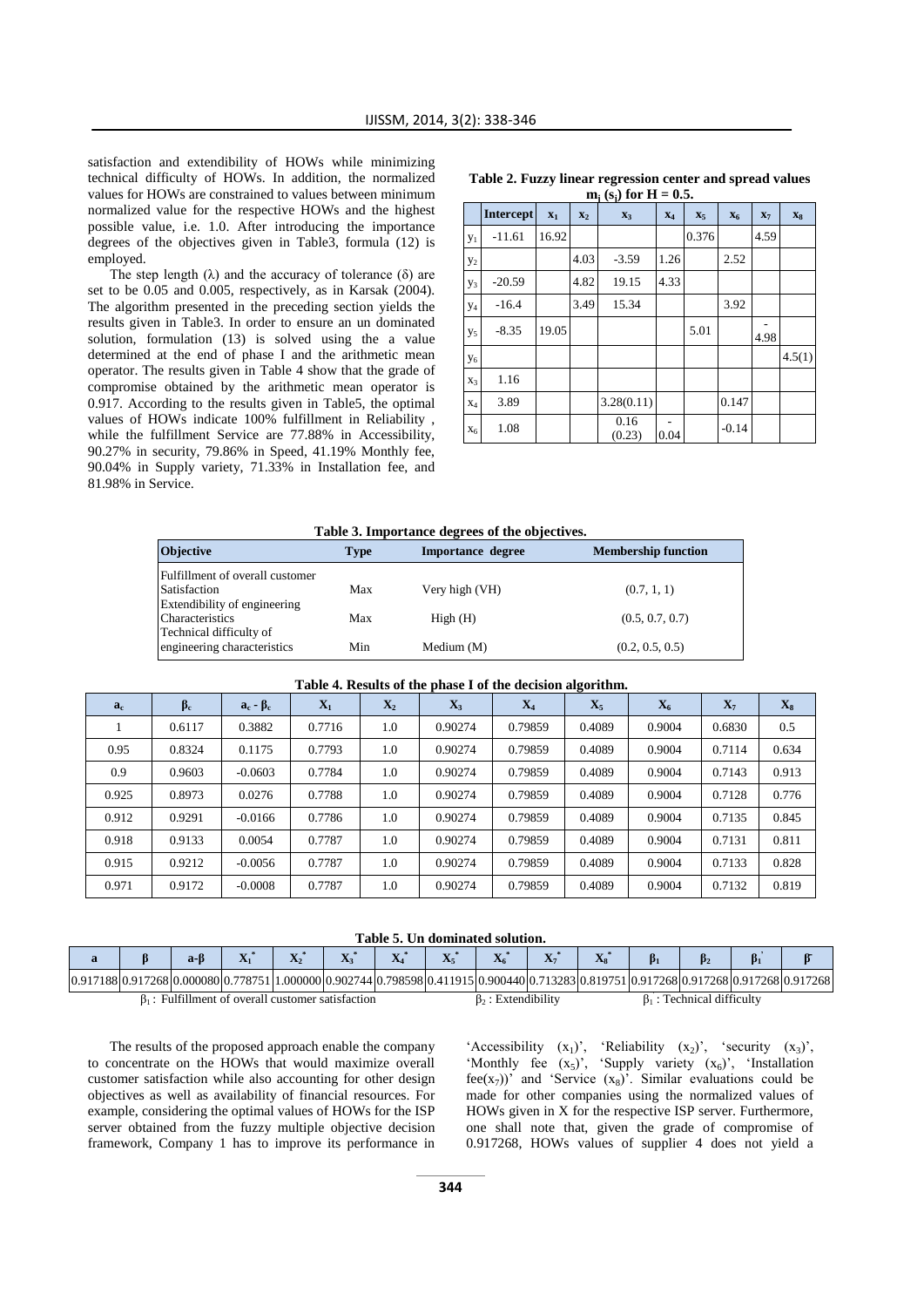feasible solution since the resulting cost of 155.94\$ exceeds the cost budget of 150\$. Thus, although Company 4 appears to outperform other ISP server according to competitive assessment matrix given in table 1, it falls short of satisfying the cost budget. Hence, its HOWs values shall not be regarded as benchmark for improving the design performance of other companies.

#### **5. Conclusions**

This paper proposes a novel approach for determining target levels of engineering characteristics by integrating fuzzy linear regression and fuzzy multiple objective programming. The inherent fuzziness of functional relationships in QFD modeling promotes fuzzy regression as an effective tool for parameter

estimation. Fuzzy regression is introduced in the model to estimate the parameters of functional relationships between WHATs and HOWs, and among HOWs. In QFD planning process, the single objective point of view that focuses on maximizing customer satisfaction needs to be extended by considering the company's other design related objectives. Considering the multi-objective nature of the design problem, the decision framework proposed in this paper enables the highest possible fulfillment of HOWs to maximize overall customer satisfaction as an objective to be satisfied along with other enterprise related objectives such as minimizing technical difficulty and maximizing extendibility of HOWs subject to a budget constraint. Another contribution of the proposed approach is that one can distinguish between the importance of the objectives that are taken into account in QFD planning process by integrating the objective's membership function and the membership function corresponding to its importance degree employing the composition operator. Quantitative approaches for determining target levels of HOWs consider customer requirements obtained previously. A wider perspective on the QFD methodology that considers the changes on customers' future preferences is needed to overcome this problem. For future study, target levels of the new or enhanced products that satisfy WHATs at the time when the product reaches the market can be determined by extending the decision framework proposed in this paper in a way to account for future WHATs. Moreover, other strategic objectives and organizational constraints could be considered in the modeling framework.

#### **References**

- 1. Adila Md Hashim , Siti Zawiah Md Dawal.(2011). Kano Model and QFD integration approach for Ergonomic Design Improvement. Procedia - Social and Behavioral Sciences 57 ( 2012 ) 22 – 32
- 2. Besterfield, D. H., Michna, C. B., Besterfield, G. H., & Sacre, M. B. (2003). Total quality 616 management (3rd ed.). New Jersey: Pearson Education.
- 3. Bouchereau, V., & Rowlands, H. (2000). Methods and techniques to help quality function deployment (QFD). Benchmarking: An International Journal, 7(1), 8–20.
- 4. Chen, Y., Tang, J., Fung, R. Y. K., & Ren, Z. (2004). Fuzzy regression-based mathematical programming model for quality function deployment. International Journal of Production Research, 42(5), 1009–1027.
- 5. Fung, R. Y. K., Chen, Y., Chen, L., & Tang, J. (2005). A fuzzy expected value-based goal programming model for product planning using quality function deployment. Engineering Optimization, 37(6), 633–647.
- 6. Hauser, J. R., & Clausing, D. (1988). The house of quality. Harvard Business Review, 66, 63–73.
- 7. Jin, B. S., Ji, Y. G., Choi, K., & Cho, G. (2009). Development of a usability evaluation framework with quality function deployment: from customer sensibility to product design. Human Factors and Ergonomics in Manufacturing, 19(2), 177–194.
- 8. Karsak, E. E. (2004). Fuzzy multiple objective programming framework to prioritize design requirements in quality function deployment. Computers and Industrial Engineering, 47, 149–163.
- 9. Karsak, E. E. (2008). Robot selection using an integrated approach based on quality function deployment and fuzzy regression. International Journal of Production Research, 46(3), 723–738.
- 10. Karsak, E. E., & Ozogul, C. O. (2009). An integrated decision making approach for ERP system selection. Expert Systems with Applications, 36(1), 660–667.
- 11. Karsak, E. E., Sozer, S., & Alptekin, S. E. (2003). Product planning in quality function deployment using a combined analytic network process and goal programming approach. Computers and Industrial Engineering, 44, 171–190.
- 12. Kim, K. J., Moskowitz, H., & Koksalan, M. (1996). Fuzzy versus statistical linear regression. European Journal of Operational Research, 92, 417–434.
- 13. Kim, K. J., Moskowitz, H., Dhingra, A., & Evans, G. (2000). Fuzzy multi criteria models for quality function deployment. European Journal of Operational Research, 121, 504–518.
- 14. Kobayashi, H. (2006). A systematic approach to ecoinnovative product design based on life cycle planning. Advanced Engineering Informatics, 20, 113–125.
- 15. Lai, X., Tan, K. C., & Xie, M. (2007). Optimizing product design using quantitative quality function deployment: A case study. Quality and Reliability Engineering International, 23, 45–57.
- 16. Lai, X., Xie, M., & Tan, K. C. (2005). Dynamic programming for QFD optimization. Quality and Reliability Engineering International, 21, 769–780.
- 17. Lee, E. S., & Li, R. J. (1993). Fuzzy multiple objective programming and compromise programming with Pareto optimum. Fuzzy Sets and Systems, 53, 275–288.
- 18. Li, Y., Tang, J., Luo, X., & Xu, J. (2009). An integrated method of rough set, Kano's model and AHP for rating customer needs' final importance. Expert Systems with Applications, 36, 7045–7053.
- 19. Li Na , SUN Xiaofei, WEI Yang, ZENG Ming. (2012). Decision Making Model Based on QFD Method for Power Utility Service Improvement. Systems Engineering Procedia 4 (2012) 243 – 251
- 20. Narasimhan, R. (1981). On fuzzy goal programming some comments. Decision Sciences, 12, 532–537.
- 21. Ozbayraktar, B. (2005). Application of quality function deployment in durable goods industry (in French). Unpublished master's thesis (Supervisor: E.E. Karsak).
- 22. Galatasaray University, Institute of Science and Engineering. Perego, A., & Rangone, A. (1998). A reference framework for the application of MADM fuzzy